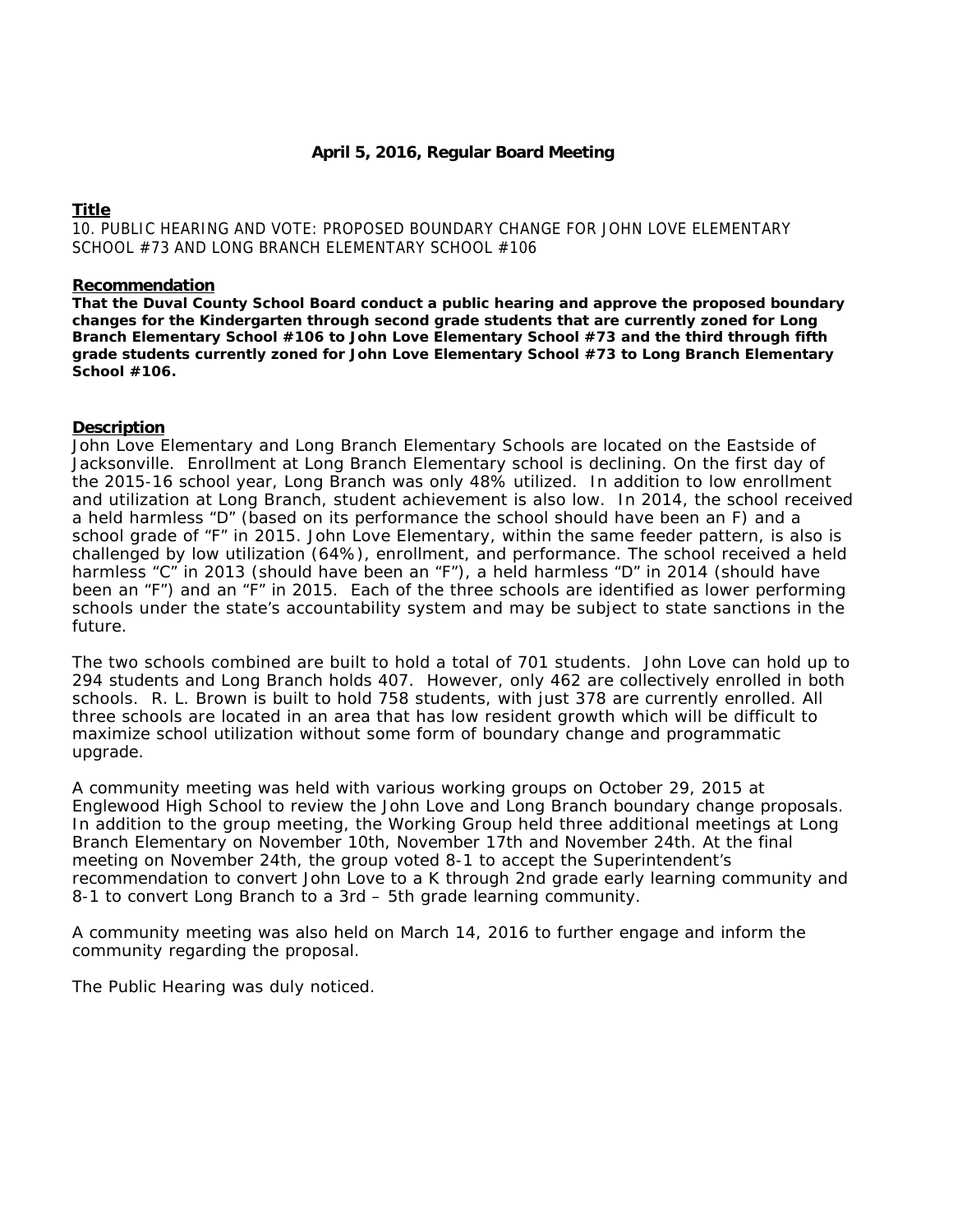### **Gap Analysis**

The three schools affected by this proposal demonstrate low enrollment and academic performance and struggle to consistently recruit and retain the highest quality personnel despite a paying performance incentives. R.L. Brown is a priority school and faces state sanctions, such as closure, charter conversion, or operation through a private management company if improvement does not occur. Both John Love and Long Branch are Focus schools.

The recommendation simultaneously offers parents within the community and districtwide with additional gifted and talented programming, enhances focus on early learning, increases building utilization, and positions the schools to improve student achievement and avoid state sanctions.

Starting with John Love Elementary, the school will absorb K-2 students from Long Branch and John Love Elementary schools creating an early learning focus. In addition, 3 year old and 4 year old Head Start and Title I PreK programs will be shifted to the building. This strategy will allow for a concentrated focus on human capital, training, problem solving, and intervention to students who have traditionally entered school below grade level in reading and mathematics. Prior data indicates that students who attend K-2 schools outperform their 3<sup>rd</sup> grade peers when taking the 3<sup>rd</sup> grade FCAT/FSA. In 2013-14, the percent of Level 1 students on the 3<sup>rd</sup> grade Reading and Math FCAT was lower for students who attended R.V. Daniels for 2<sup>nd</sup> grade as compared to students who attended like traditional elementary schools and the percent of students scoring Level 3 or higher was greater than students in those same schools.

To improve early learning instruction, intervention, and performance and better prepare students within the feeder patterns for grade level performance, the district will partner with the University of Florida's Lastinger Center at John Love to provide ongoing professional development to teachers, paraprofessionals, and interventionists in early learning. Any Given Child will assist the school with an arts integration focus at each grade level between core and music and art teachers. In addition, we will partner with "Nemours BrightStart" to strengthen early K-2 interventions.

The school will also have an intergenerational component by pairing retired and elderly citizens with students, and incorporate a "mindfulness" curriculum through a behavior interventionist and social worker to overcome discipline challenges.

A parent liaison will be placed at the school and after school programs will be offered. Each grade level (K-2) will also have a fully released interventionists to work with students below grade level in small groups and pullout sessions. John Love will receive a school social worker to assist families with navigating the education system while also providing intergenerational support. Services will also be provided through behavior interventionists for both schools.

On the other hand, Long Branch Elementary will concentrate its efforts on ensuring students are performing at higher levels at grade level in grades 3-6. Currently, lower performing elementary schools struggle with maintaining a strategic focus on the primary and intermediate areas and instead neglect the primary area although research clearly demonstrates that this should be focus when attempting to narrow the achievement gap. The 3-6 focus will reduce the school's focus on both areas and enable the school to sole focus on the accountability areas. Over time, students will be more prepared for the accountability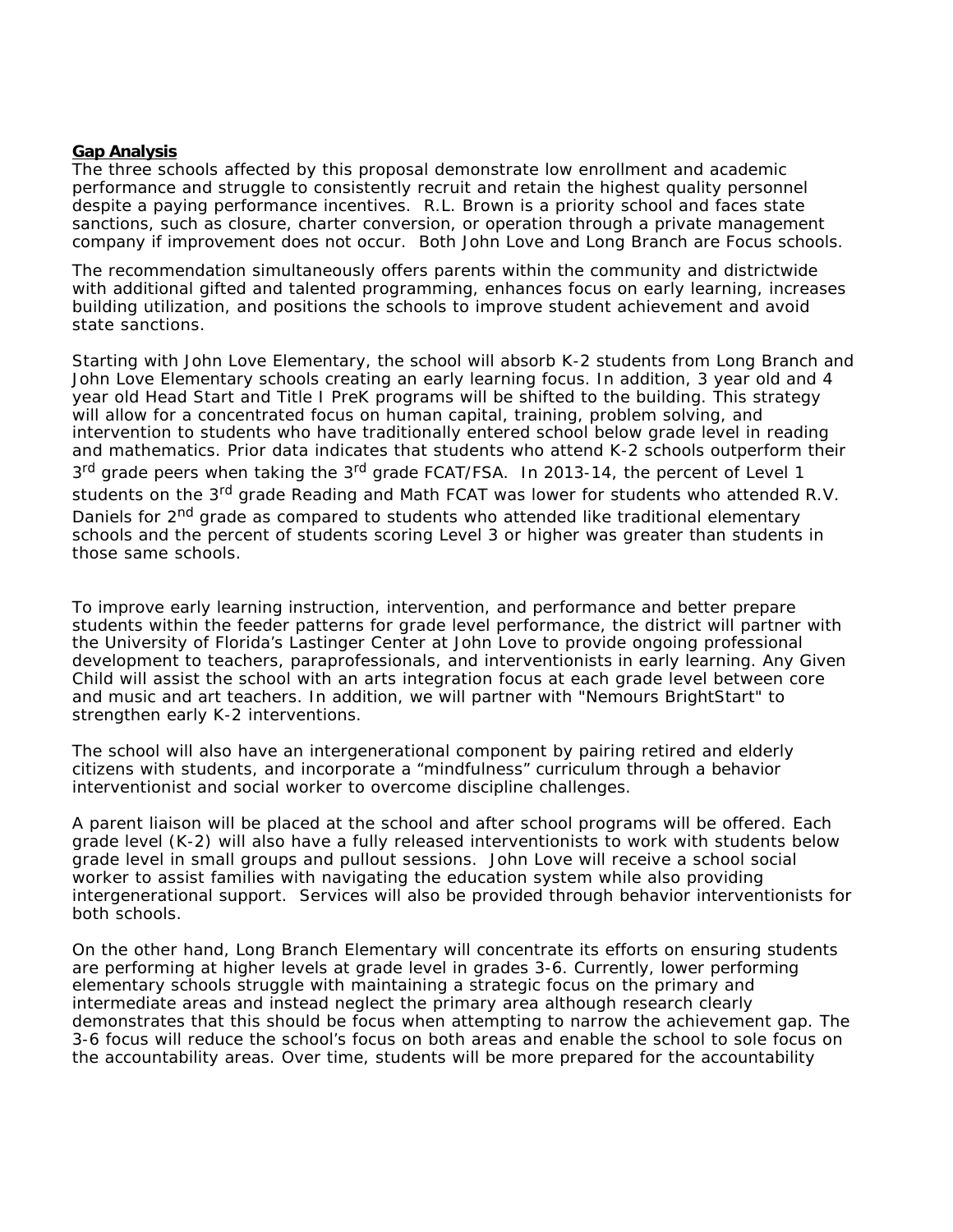areas because of their support at the early learning center.

Sixth grade will be included at Long Branch based on the success demonstrated at Pearson and Pickett Elementary Schools.

In the 2014-2015 school year, the sixth grade students attending Pickett and Rutledge Pearson outperformed the sixth grade students attending middle schools within the same feeder patterns in both reading and mathematics. In mathematics, the  $6<sup>th</sup>$  grades at both schools outperformed their peers even at magnet schools.

| 6th Grade Reading                   |                       |
|-------------------------------------|-----------------------|
| <b>School Type</b>                  | Percent<br>Proficient |
| Magnet Schools                      | 75%                   |
| 6 <sup>th</sup> Grade at<br>Pickett | 70%                   |
| Non-Magnet<br>Schools               | 44%                   |
| 6 <sup>th</sup> Grade at<br>Pearson | 30%                   |
| Ribault Middle                      | 18%                   |
| Highlands Middle                    | 15%                   |

| 6th Grade Mathematics               |                       |
|-------------------------------------|-----------------------|
| School Type                         | Percent<br>Proficient |
| 6 <sup>th</sup> Grade at<br>Pearson | 89%                   |
| 6 <sup>th</sup> Grade at<br>Pickett | 77%                   |
| Magnet Schools                      | 69%                   |
| Non-Magnet<br>Schools               | 40%                   |
| Ribault Middle                      | 23%                   |
| Highlands Middle                    | 23%                   |

District enrollment trends from 2014-15 indicate that only 75% of fifth grade students transitioned to a middle school within the district while the remainder of the students left the district to either home school, charter school, or private school. This strategy will also assist the district in retaining 6<sup>th</sup> graders within the feeder pattern.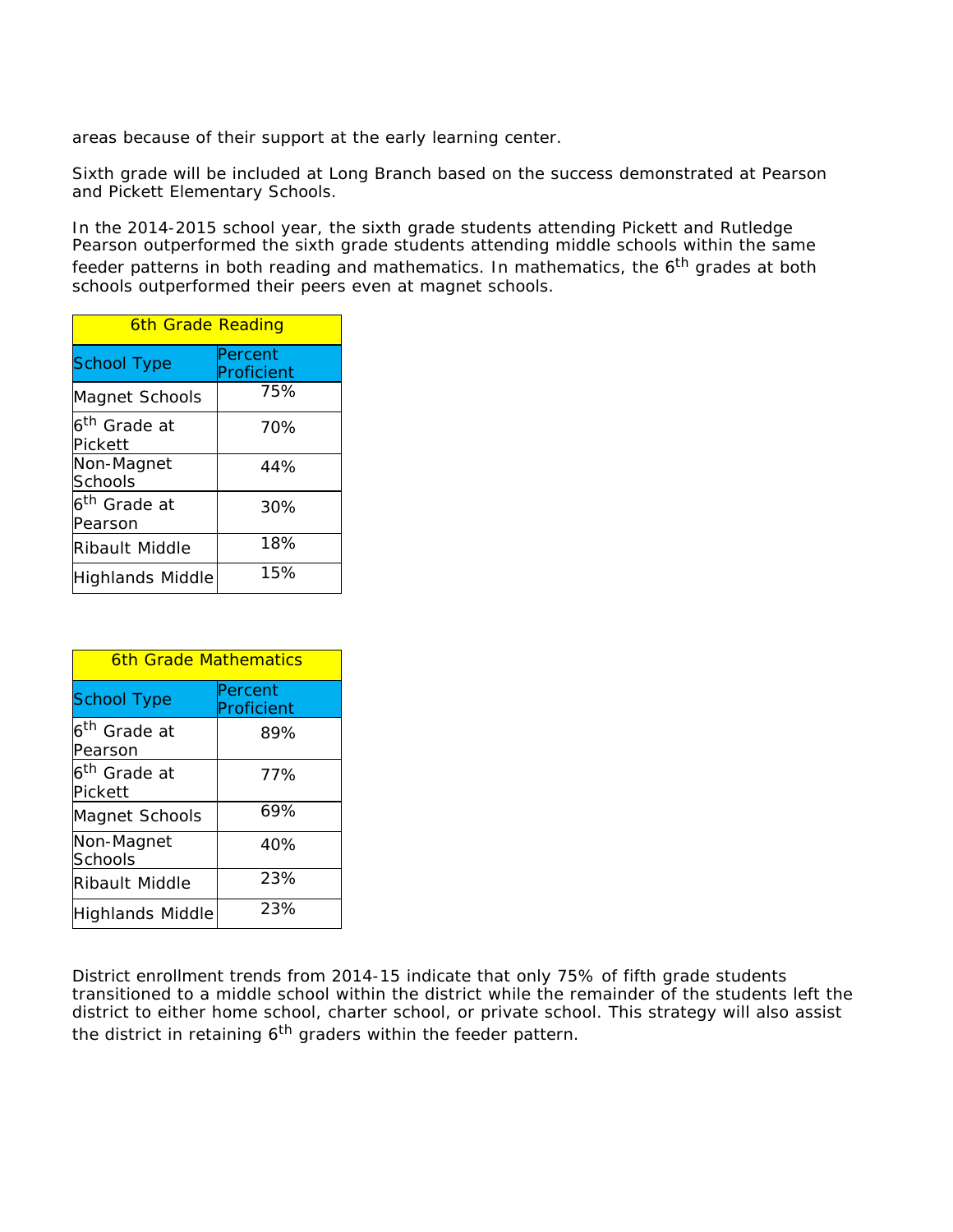### **Previous Outcomes**

Both schools fall under the low performing category within the state accountability system. Long Branch received a held harmless "D" (performance should have yielded an F) in 2014 and an F in 2014 in 2015. Like Long Branch, John Love received a held harmless "D" (performance should have yielded an F) in 2014 and an F in 2015. The utilization rate at John Love is 64% and Long Branch is 48%.

# **Expected Outcomes**

The utilization rate at John Love will be 101% (including Pre-K and Head Start classes) if the proposal is approved and Long Branch's will be 65%. The changes will better position both schools to recapture parents who have left their boundary schools and Long Branch will achieve a school grade of "C" or higher in the 2016-17 school year.

**Strategic Plan Goal** Develop the Whole Child Engage Parents, Caregivers, and Community Ensure Effective, Equitable, and Efficient Use of Resources

### **Financial Impact**

Better use of the building through increased utilization as well as FTE generated based on increased student enrollment. The approximate cost for transportation is \$140,000 and the cost to retrofit the schools is approximately \$90,046.

With this change, the district will also see a positive impact financially as well as with enrollment. There will also be the opportunity to recapture students who have left the schools. A total of 213 students left both schools at the end of the 2014-15 school year for home school, special transfer, magnet and or charter schools. The district estimates that it could recoup \$412,500 in general revenue through recapturing home school and charter students to Long Branch and John Love (plus recapturing 50 students from outside the district to a dedicated elementary gifted magnet at R.L. Brown). The transportation costs will be covered through the reduction in personnel as a result of the PK-2 conversions.